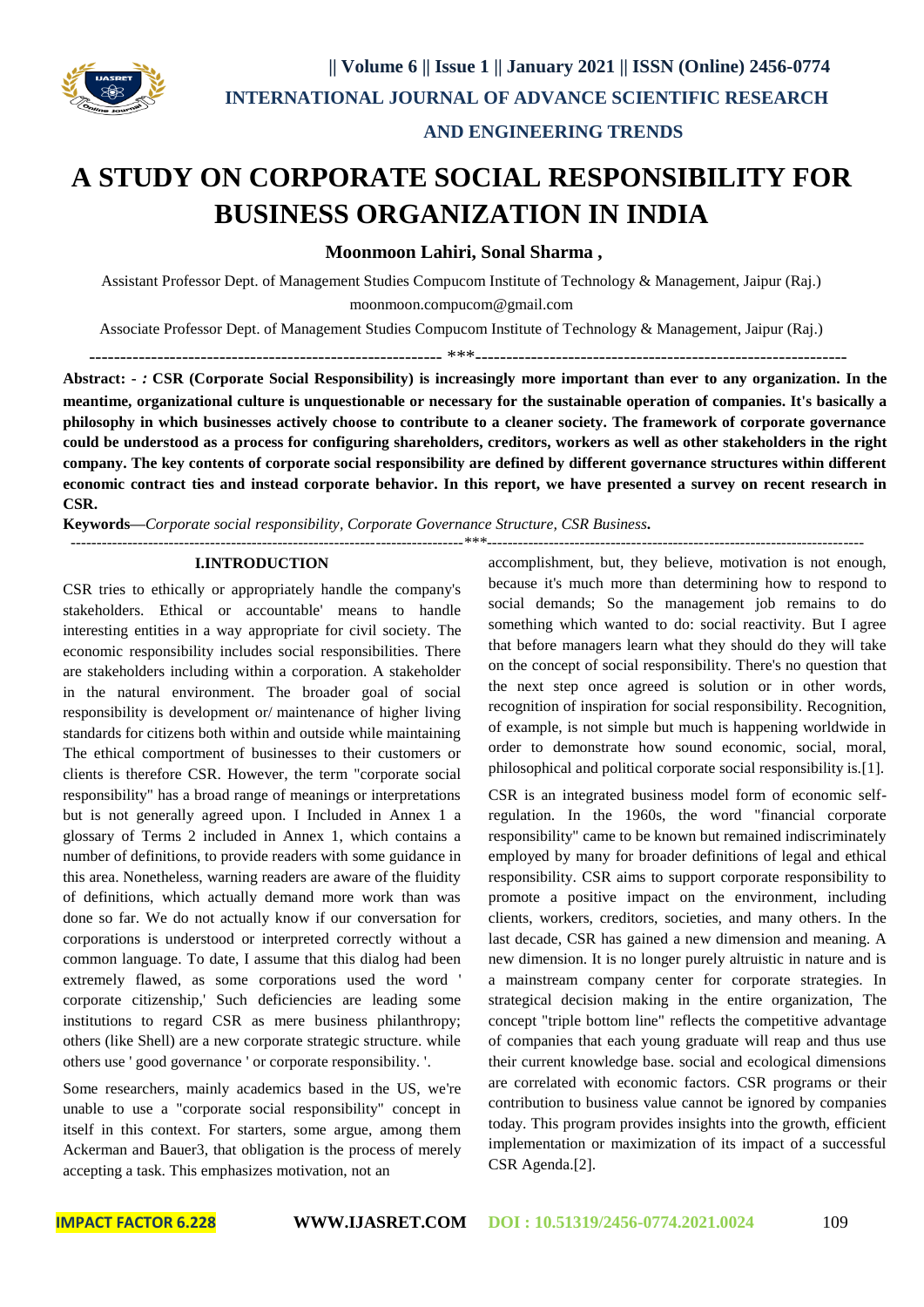

#### CORPORATE SOCIAL RESPONSIBILITY IN INDIA

In India, CSR isn't fresh. Corporations like TATA Group, Aditya Birla Group, IOCL have participated since inception through donations or charity programs to serve the community, to name a few. In India, clause 135 of the 2013 Companies Act, which passed both Houses of Parliament but was authorized by President of India on 29 A, regulates the principle of CSR. The terms of the CSR Act apply to companies with annual sales of 1000 crores or more or with net sales of 500 crores INR. CSR committee consists of members of the board must also be formed by new rules starting in fiscal year2014-16, involving at least 1 independent managing director. (Companies Act 2013) [3].

#### **A. ACTIVITIES OF THE INDIAN COMPANIES CSR**

Infosys is Indian IT industry's first good governance firm to bellwether. Infosys is a business that has set parameters for dealing with or organizing external corporate governance or social responsibilities not only in India but worldwide.

Some Indian companies have the following CSR activities:

- a) **Infosys:** In 1996, the Infosys Foundation was established. Emphasis is on economic growth, education promotion, fighting against malnutrition, deprivation, malnutrition, improving rural areas, promoting gender equality, female empowerment for sustainability.
- b) **Reliance Industries:** The Reliance Foundation (RF, for its Spanish acronym) was founded to demonstrate its vision for sustainable growth in India in 2010 and to encourage various RIL initiatives. The Reliance Foundation works for excluded persons.
- c) **TATA:** The group believes that CSR is a vital role at the heart of all that she does, feels and seems to be. The company uses corporate influence to address social and environmental problems. A wide variety of community development and environmental protection programs include Tata businesses. The social activities of the Tata community concern health, basic education, training in skills or entrepreneurship, living capital, empowerment of women and enhancement of services for different people.
- d) **Mahindra and Mahindra:** The company, through its creative projects that utilize technological power, focuses on girls, young people or farmers in education, healthcare and livelihood development. Rise for Good also includes honesty, accountability, and transparency of our company, caring for the environment or our employees' and customers ' social well-being[3].

#### **B. PHASES OF CSR IN INDIA**

**a) Phase 1 (1850 to 1914):** CSR is known for its charity or philanthropy in its first step. In addition to industrialization, CSR was driven by progressive values, values, and community. Entrepreneurs also invested in the development of social services, temples or faith institutions. Such entrepreneurs opened their barns for the poor or weak in times of dryness or hunger. The method of CSR was significantly changed at the start of the colonial era. Industrial pioneers like Tata, Birla, Godrej, and Bajaj supported the CSR idea by creating charitable foundations, education, healthcare or Community reserves during the pre-independence phase. Social benefits are driven by political agendas during the whole period.

- **b) Phase 2 (1914 to 1960):** During the independence movement, the second stage was. Mahatma Gandhi called upon rich industrialists to share their wealth and help those who are economically disadvantaged or oppressed. His concept of wealth contributed to socio-economic growth. temples of modern India,' Gandhi notes, were businesses or industries. He encouraged industrialists to build confidence for universities, research institutes or training institutions.
- **c) Phase 3 (1960 to 1990):** The growth of PSU (public sector enterprises) in this period has been characterized by an increase in the social distribution of wealth. The business licensing program and tax and private sector control culminated in company malpractices that eventually led to effective corporate governance, labor-management or environmental legislation. Since success rates were not significant, the public expectations were naturally transferred into the private sector with their active participation in socio-economic development.
- **d) Phase 4 (1990 onwards):** CSR was developed as a sustainable business strategy in this latest cycle. The LPG effect, combined with an inconvenient system of licensing, has resulted in economic growth in the area. This has contributed to increasing industrial growth development, allowing companies to take more social responsibility.
- **C. KEY ISSUES IN CSR**
- **a) Labour Rights:** Forced labor, Child labor, corporate freedom, safety.
- **b) Environmental conditions:** Climate change, human rights, policy coordination, involvement in the extrajudicial executions Water & Air pollution.
- **Poverty Alleviation:** Public revenue, Job creation, technology or skills.
- **c) CSR Current Scenario in India:** While the origins of CSR are corporate philanthropy (such as gifts, charitable organizations, relief). In the 21st century the challenges arising from globalization, need to evolve in a more interconnected way or climate change imperatives are unparalleled. India now has a management role in today's problems and is considered to be a globally responsible part of India's growth.
- **d) CSR Activities in India:** Health, equality or empowerment, Fight against AIDS / HIV, malaria or other diseases, poverty eradication, national National Aid Fund (PRF) and other central funds, social enterprises project, infant death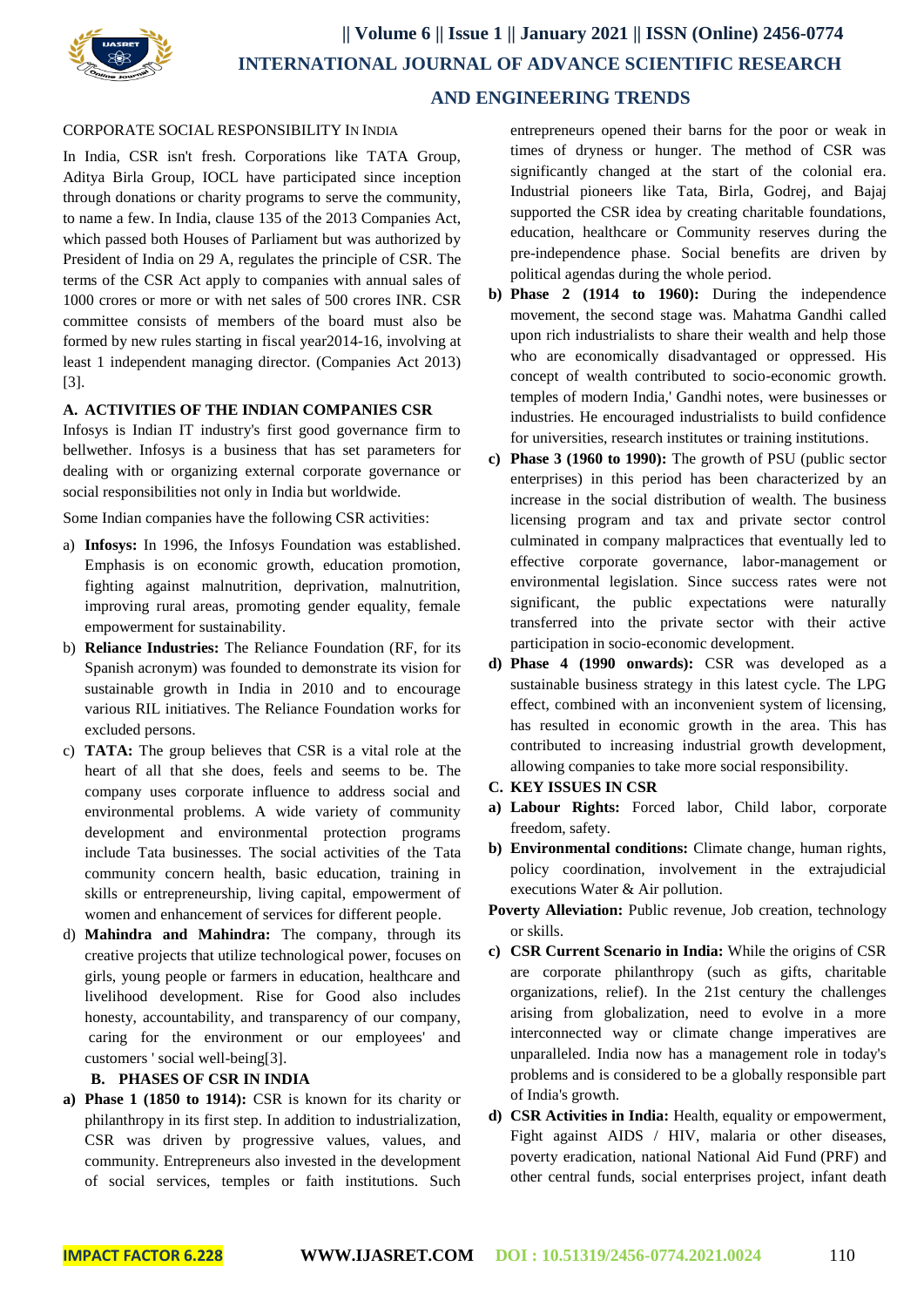

## **AND ENGINEERING TRENDS**

reductions, maternal health enhancement, environmental sustainability, job generation [4].

#### **D. BENEFITS OF CSR**

Organizations are now conscious that CSR is one essential way to distinguish themselves from rivals by a company. Some of the advantages of CSR are:

- **a) Benefits to the Company**
- Financial performance enhancement
- Lower cost of service
- Health and minimized liability of goods
- Diversity of employees
- Capital exposure
- Exposure
- Reduced oversight of legislation
- Additional potential for employee recruitment and retention
- Greater efficiency or profitability
- Enhanced customer loyalty or revenue
- Improved reputation or brand image
- **b) Community and general public benefits**
- Enterprise Engagement in community education, jobs or homelessness programmed
- Health and quality of the product
- Charitable donations
- Volunteer staff expected
- **c) Environmental Benefits**
- More recyclability of materials
- Enhanced use of renewable
- Improved product life and efficiency
- Integration in business plans of environmental management tools[5]. CSR UNDER VARIOUS CORPORATE GOVERNANCE

**STRUCTURE** 

#### **A. AGM-Centrism &CSR**

The idea of' sacred rights of shareholders ' has historically been applied to corporate governance. The "annual general meeting centrism" was developed as a governing structure by established companies, due to the deification of physical capital from extreme globalization. Ownership or ownership of the highly concentrated properties remaining in their basic property rights system and in the right of owners or their families to directly manage the process is a central part of the scheme's governance framework. The business didn't want to take good care of the needs of' parties concerned' under these traditional structures of corporate administration. We find it difficult to protect the environment, community values and public interests like philanthropy.

#### **B. Board-Centrism & CSR**

Modern times have increased the level of social prosperity with the rapid progress of science and technology. Several big,

modern companies were founded in accordance with highly developed stock markets. With ever-changing market conditions, The shares of the company have been expanding further. The initial corporate governance system was impossible within this dynamic and rapidly changing business environment. For modern companies, power has moved to a "central trustees" board. Power has new roles that have proved to be an effective corporate governance model, to respond to the changing competitive environment. The Center has been reassigned to a different position in the company.

#### **C. External Governance Environment & CSR**

The action of government, as well as the corporate governance legal environment, have both had effects on CSR. Although these two factors have a different role in the corporate governance mechanism, they are not mutually independent. There is some link between the legal system of a nation as well as the political system.

#### **D. Summary and Hypothesis**

Corporate interests, as well as the long-term development, must be taken into account of society as a whole (Wood,1991). The responsibility in corporate social responsibility is complete, and its own commitment to initiatives in the field of social responsibility will be created. Through reviewing this article, it is important to be clear that social responsibility when companies shift through different environments, in a weak market and legal environment in general. The level of internal governance can be under this environment.

**Hypothesis 1**: CSR behavior, obviously in an imperfect market environment, was affected by external governance, worsening governance environment, Significant impact on CSR implementation.

**Hypothesis 2:** China's listed companies ' social responsibility is influenced by internal institutional governance structures. They are, however, not important unless shareholder holdings are centralized [6].

#### CORPORATE SOCIAL RESPONSIBILITY IN BUSINESS

In addition to shareholders and creditors, CSR supports a view of corporate obligations for a large number of stakeholders. The environmental protection and health of workers, the population as the civil society as a whole are the main areas of concern now and tomorrow.

The idea that companies can not CSR is based on becoming isolated businesses that function independently from wider society. This definition is based on the idea. Current views are ignored by competition, sustainability, and productivity.

Some of the drivers that move businesses to CSR are:

#### **1. Government's shrinking role**

Governments used to focus on social and economic market priorities policies and legislation. Instead of reducing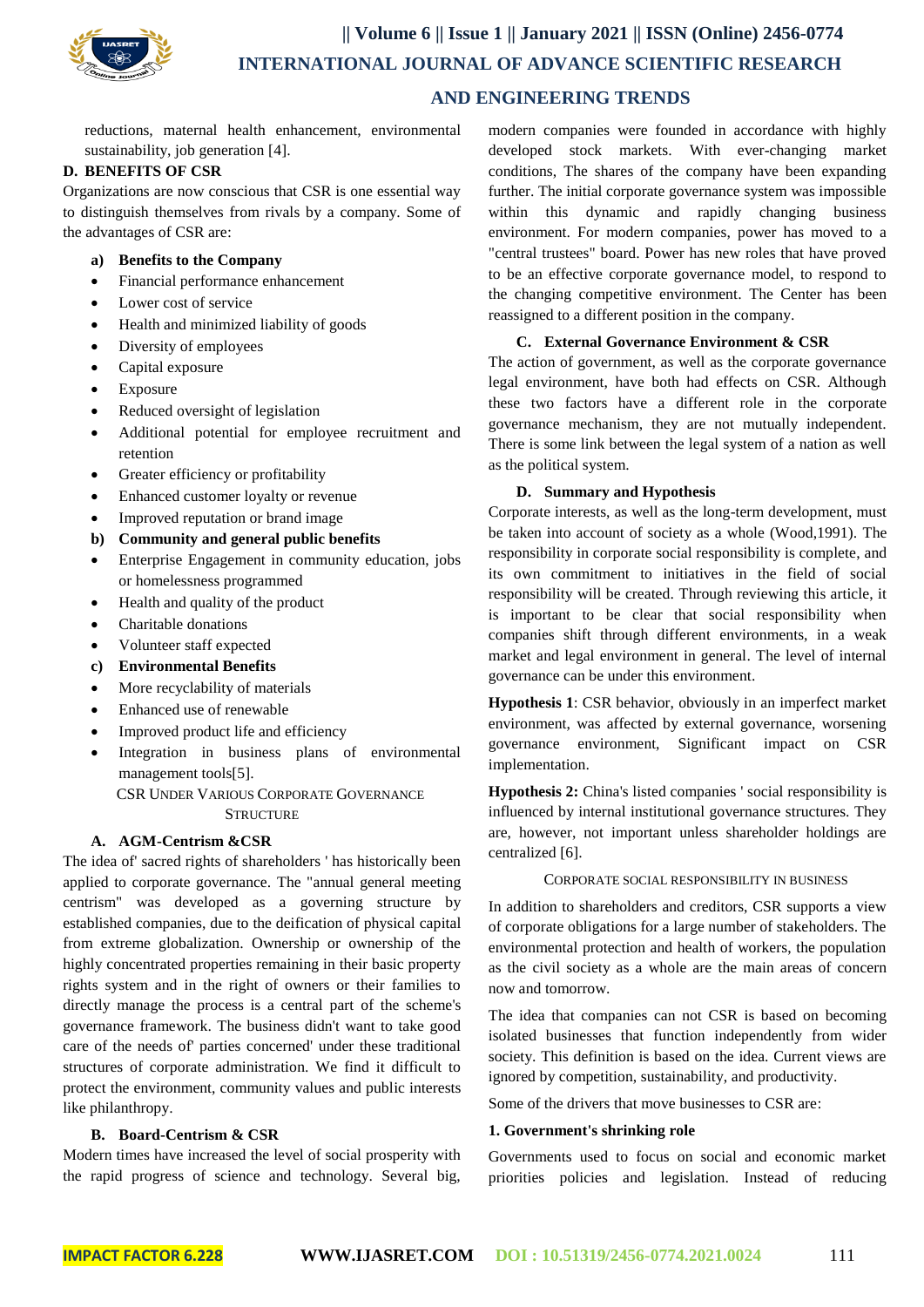

government resources and refusing legislation, voluntary and nonregulation measures have been examined.

#### **2. Demands for greater disclosure**

Including customers, stakeholders, activist organizations, staff, societies, investors or vendors, are asking increasingly for corporate transparency.

#### **3. Increased customer interest**

The ethical behavior of businesses has been shown to have an increasing influence on consumers ' purchase decisions. More than one in five clients have indicated that companies in a recent Environics international survey either reward or restrict based on their perceptive social success.

#### **4. Growing investor pressure**

Stakeholders change how they evaluate the performance of the company and decide on ethical standards. The Social Investment Forum estimates that over 2 trillion dollars were invested in investments using environmentally and socially responsible screens in the US in 1999. A separate Environics International survey found that more than a quarter of American shareholders take ethical considerations of account in buying and selling stocks.

#### **5. Competitive labor markets**

Employees look more after employers, whose philosophies and actions complement their own values, but are increasingly looking beyond wage controls or benefits. Firms are obligated to improve working conditions so that qualified people are attracted and retained.

#### **6. Supplier relations**

Despite stakeholders becoming more and more involved in business issues, many businesses work to ensure socially responsible actions of their partners. Some create codes of conduct for their suppliers so that their reputation is not compromised by other companies ' policies or actions.[7].

#### **4 A business can exercise corporate responsibility forms**

Acknowledging value to clients, workers, and stakeholders of socially responsible action, A number of organizations now concentrate on several broad categories of CSR.:

- 1. **Environmental efforts:** The environment is a major focus on social responsibility. Climate. Climate. Industries have large carbon footprints, whatever their size. Both efforts to achieve this are beneficial for both the business and the community.
- 2. **Philanthropy:** Industries can take on social responsibility through the provision of money, goods or services for social and non-profit. Superior businesses tend to have a lot of funding for local community initiatives or charities. Those groups should be assessed prior to their specific requirements.
- 3. **Ethical labor practices:** Organizations demonstrate their social responsibility through the equal and ethical treatment of their employees. This applies in particular to companies with specific labor laws in international markets than in the USA.
- 4. **Volunteering:** A lot about the honesty of an organization is being revealed at volunteer events. By doing good deeds, corporations may show consideration for particular matters or dedication to certain organizations without expecting anything in return.[8].

#### CORPORATE SOCIAL PRACTICE

Over the past few years, by entering a number of international conventions or treaties, Bulgary is taking action on incorporating CSR in its organizations: Lisbon Agreement, Human Rights Universal Declaration, European Social Charter, 1992 RIO Declaration, Green Paper of European Settlement Strategy and UN Global Compact. In over 100 Bulgarian laws and regulations there are references to CSR, for example: Act on health and safety, the Act on discrimination, etc.

The principles of the UN Global Compact are most popular, including:

- **A. Human rights**
- Respect for human rights or assistance.
- Ensuring practice that violates human rights is not taken.
- **B. Labor norms**
- Grant freedom of association or mutual acceptance of collective bargaining law.
- Removal of all types of labor.
- Efficient abolition of child labor.
- Elimination of prejudice on education or work rights.

#### **C. Environment**

- Supporting sustainable mitigation strategies.
- Take action to foster greater environmental responsibility.
- Encourage sustainable technology to be built or diffused.
- **D. Anti-corruption**
- Help for anti-corruption or transparency policies[9]. **II LITERATURE REVIEW**

**T. Stoyanova and P. Stoyanov [2019] Contemporary business practices highlight the importance of CSR to achieve corporate sustainability**. Socially responsible operations are incorporated in the corporate approaches to determine the financial, social, employee, supplier and consumer impacts In human reserves management field, organizations are concerned with functioning, roles, and activities of human resources, as for example recruitment or access to jobs, training, development, as well as workplace well-being and motivation.[10].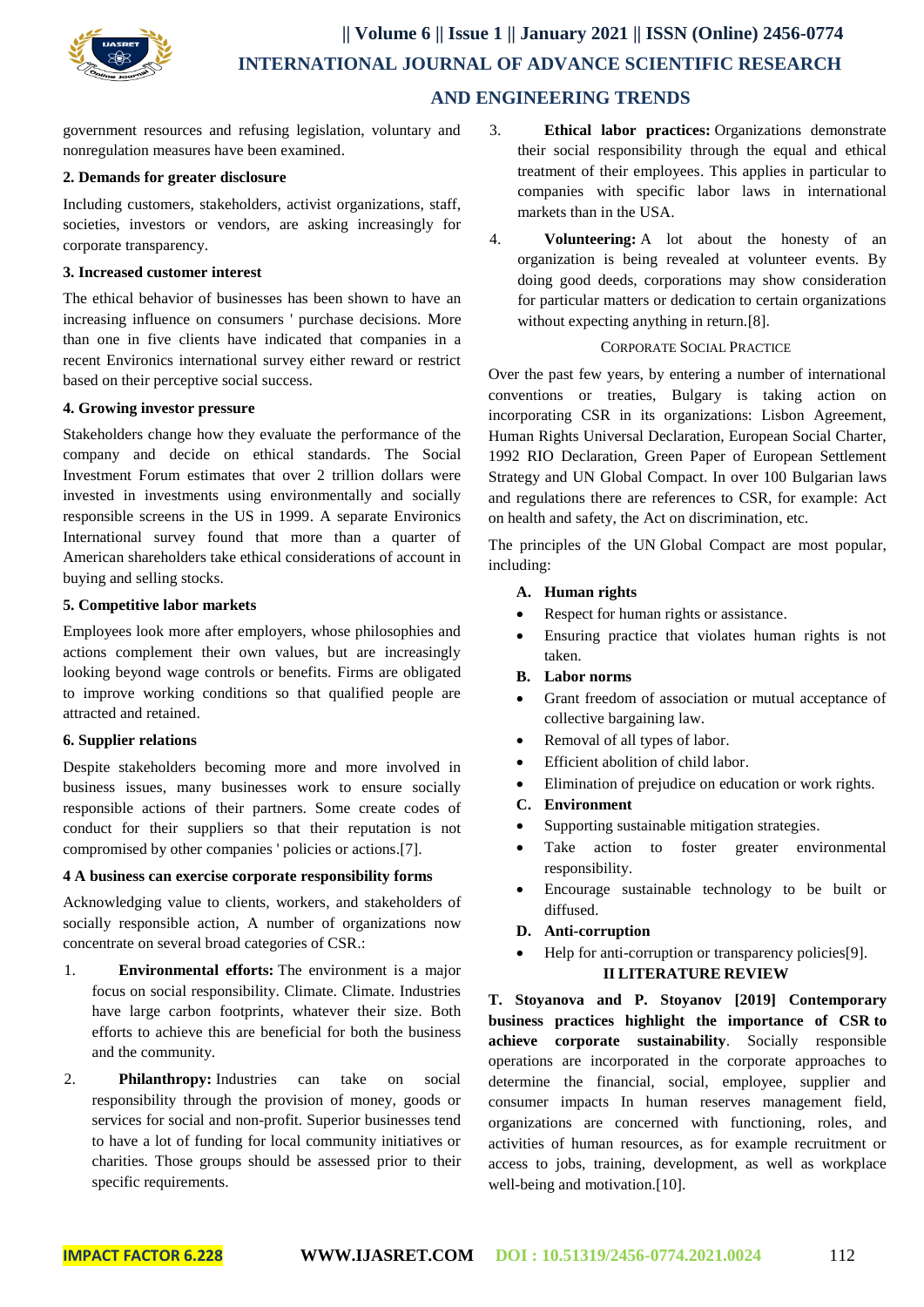

## **|| Volume 6 || Issue 1 || January 2021 || ISSN (Online) 2456-0774 INTERNATIONAL JOURNAL OF ADVANCE SCIENTIFIC RESEARCH AND ENGINEERING TRENDS**

**Y. Linet al.[2019]**This research explores how major Chinese companies reported job losses in CSR studies. Questions from research:1. Have the survey organizations reported in their CSR reports details on workplace deaths? 2. What communicative techniques for self-legitimization have been used in disclosure? 3. What have been the linguistic and rhetorical forms of those policies? Study of literature: The research is based on a theory of legitimacy which proposes that firms can use communication strategies to preserve or re-establish organizational credibility while reporting bad news. Previous research on negative CSR findings relies more on choosing and omitting information than on presenting the information. Failure to consider actual organizational success in some studies makes the methods used by organizations to distort fact less viable[11].

**Umesh Pati Tripathi et al.[2018]**This paper focuses on the development of CSR, patterns, and recognition of different areas of NTPC's CSR operations. Corporate financial accountability is also known as corporate conscience, corporate citizenship or a fair usage accountable organization. CSR is an important component of a business model of corporate selfregulation. In the 1960s the term corporate social responsibility became widely used and many use it indiscriminately to describe more generally legal and ethical responsibilities. For companies at domestic and international levels, CSR is becoming an increasingly important industry. With the growth of globalization and large businesses becoming multinational suppliers, these companies have gradually realized the advantages of CSR systems at various locations. CSR events are now taking place all over the world. Behind a new company statute, passed in August 2013 by the Parliament, Rentable companies must spend on CSR transactions in the last three years at least 2% of their average net profit.[12].

**Z. Xinhuaet al.[2018]**The disclosure of information on social responsibility is foundation for businesses to fulfill their social obligations. The higher the level of information a company reveals, the more effort it takes and better it fulfills social responsibility. Ecological responsibility is not only reflected in how environmental harm can be minimized or the environment can be enhanced, but successful divulgation of environmental knowledge. In the development of Chinese companies, a combination of social responsibility disclosure of information or protection of the environment is important. The purpose of this paper is to answer the question of disclosure, the value of disclosure or countermeasures for corporate social responsibility information. to strengthen the divulgation of information on CSR, in particular environmental information,[13].

**D. Sukthomya and W. Laosiritaworn [2018]**This article presents the application of Artificial Neural Network (ANN), one of the machine learning methods that model complex or nonlinear inter-variable relationships. For the creation of ANN in this work, data from Thai companies listed on the alternative investment market (May) were used. Compared to the statistical method qualified ANN achieved a significantly large R square point. Because of increasing attention to its stakeholders, CSR is an important issue for the company. The majority of this literature attempts to analyze CSR connection to different corporate indices, like stock price, the cost of capital as well as a rendering of properties, using statistical methods. But most of the works have a small R square value because problems are complex, which results in invalidity of this model's conclusion[14].

**Fang Liuet al.[2017]** This research collected data on the effect of CSR on employee performance of 260 employees at four Chinese hotels. Findings show that hotel CSR activity in employees not only affected employees directly but also indirectly through an organizational image of employees. theory, In order to increase staff organizational recognition or jobs, to increase hotel efficiency and productivity, hospitality practicing workers have been suggested to make further attempts to pursue social responsibility for staff[15].

**S. Duet al.[2017]**This study explores CSR's possible role in the mitigation of data violation harm, a topic in which literature has provided little attention. On the basis of CSR literature, theory of stakeholders and the perception of capital, We conceive that businesses with higher CSR activities have goodwill and develop better relationships with stakeholders and are more likely, in times of crisis, to provide socially responsible enterprise with advantages of doubt and penalties and reduce the impact of statistics in cases of crisis.[16].

#### **CONCLUSION**

CSR is a business model that self-regulates or strengthens the social responsibility of a company— to itself, its stakeholders and to the public. In Indian media, the general reaction was positive but showed improvement in CSR rule. Nevertheless, it only seems that CSR law succeeds, which is harmful in fact. The problem was that recorded CSR spending is not a good social welfare metric. Organizations are expected to include stakeholders in the decision-making process. The incorporation of CSR is a policy initiative to get companies interested in the national development agenda. This work built a model where CSR was driven primarily by four key elements: accountability, openness, competitiveness or responsibility.

#### **REFERENCES**

1.Michael Hopkins," Corporate social responsibility: an issue paper", Working Paper No. 27, Copyright © International Labour Organization 2004, May 2004, ISBN 92-2-116138-2 (printed version) ISBN 92-2-116139-0 (web version).

2.Umesh Pati Tripathi," Corporate Social Responsibility (CSR) In National Thermal Power Corporation (NTPC) Limited", International Journal of Advanced Research in Computer